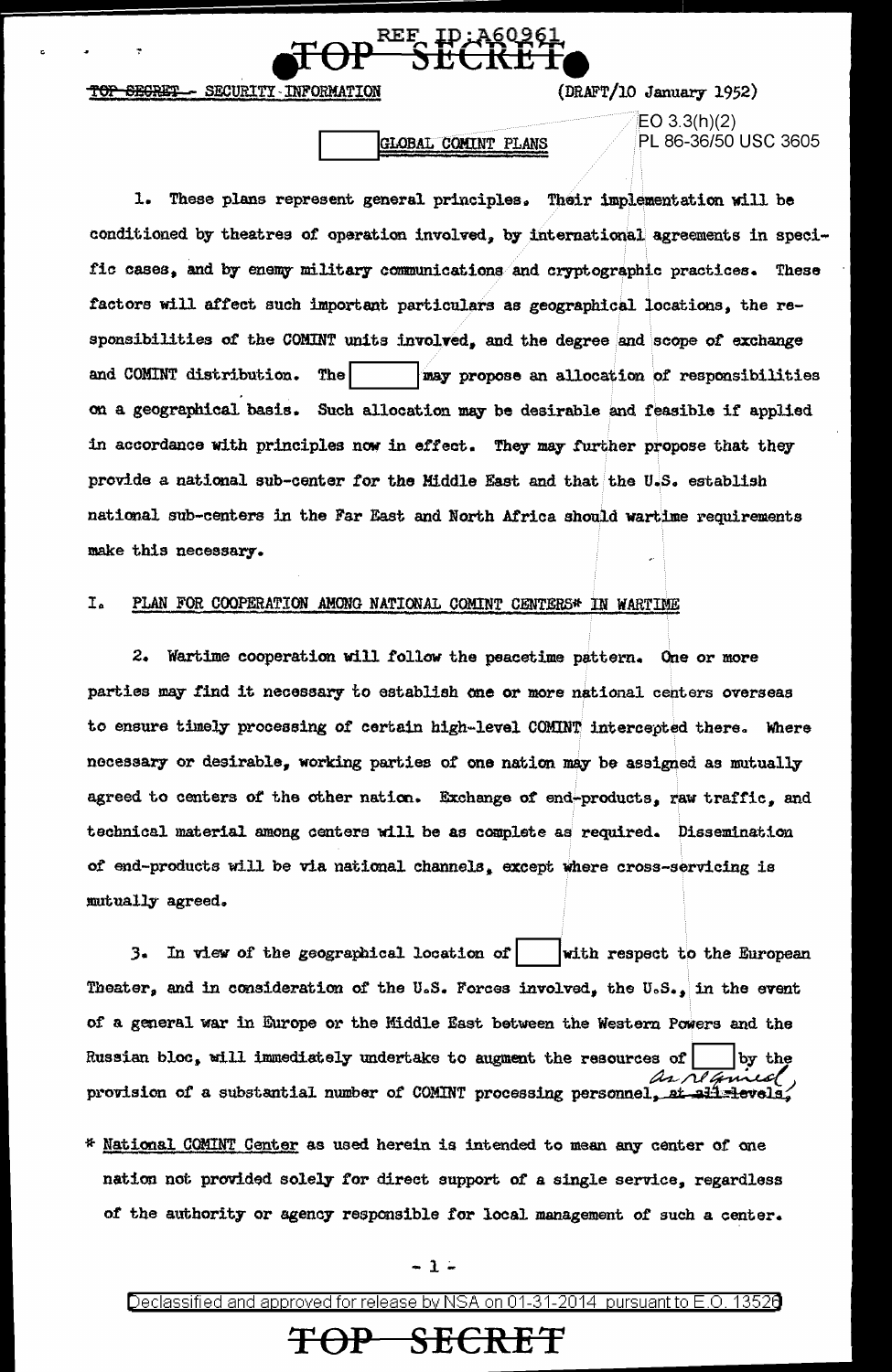and of such equipment as may then be determined to be both feasible and profitable. The U.S. would expect to participate in the determination of priorities and allocation of resources with respect to the COMINT processing problem in the insofar as they affect military requirements. The intercept resources of the U.S. and which are essential (in concrete of Europe and contiguous arto which are essent ral the except for those required and reserved for direct support of the field forces of either nation and for the requirements of AFSA in the U.S. The latter would be coordinated with those supporting the combined effort in the and traffic from all sources would be made available to both centers to the extent required and possible. The complete end-products of the combined effort in the would be made immediately available to the service intelligence organizations of both nations. Dissemination of these end-products would normally be via national channels but any other means of dissemination mutually agreed upon by the two national authorities would be possible and authorized.

EO 3.3(h)(2)

(DRAFT/10 January 1952)

PL 86-36/50 USC 3605

60961.



### II. PLAN FOR COOPERATION AMONG U.S., AND SERVICE COMINT UNITS PROVIDED FOR DIRECT SUPPORT OF COMBAT THEATER **FORCES** SERVICE OR ( INCLUDING CENTERS)

5. Normally, lateral exchange and other direct lateral cooperation among Service COMINT units provided for direct support of  $U_oS_o$ combat forces will be carried on at the highest levels that will meet essential operating requirements as mutually agreed.

 $-2-$ 

# TOP SECRET